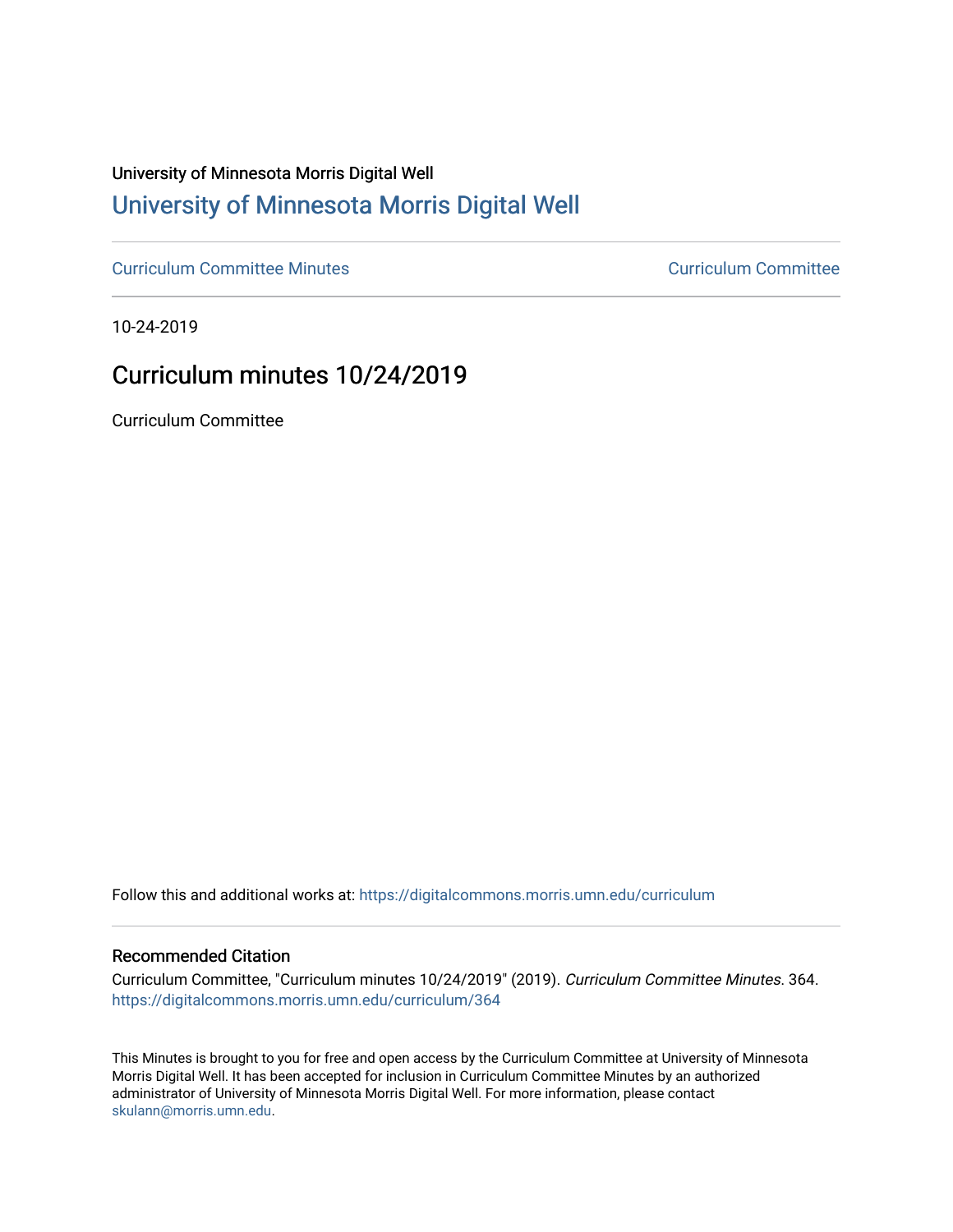## **UMN MORRIS CURRICULUM COMMITTEE**

2019-2020 Meeting #4 Minutes October 24, 2019, 11:40 a.m. Prairie Lounge

Members Present: Janet Ericksen (Chair), Stacey Aronson, John Barber, Stephen Crabtree, Simόn Franco, Stephen Gross, Arne Kildegaard, Julia Scovil, Jeri Squier, Josh Westfield

Members Absent: Adrienne Conley, Stephanie Ferrian, Ben Narvaez, Peh Ng, Denise Odello, Gwen Rudney

Others present: Sheri Breen, Rebecca Dean, Kiel Harell, and Matt Tollefson, Brad Miller

## **In these minutes: Study Abroad Grading Discussion, Music Program Review presentation**

#### #1 Welcome and announcements

#### #2 Grading study abroad performance courses

Sheri Breen and Matt Tollefson joined the meeting for this discussion.

An A/F grading restriction for study abroad courses was part of our contract with the UMN Learning Abroad Center, to which we are no longer bound. The question to consider is if the A/F restriction should still apply to all study abroad courses or if it might be modified—or if study abroad courses, like other UMN Morris courses, should be allowed to run as student option or left for the instructor to determine the grading options. In particular, a question at the moment is whether or not the A/F scale is the best fit for performance and athletics study abroad courses, or if they could be S/N. Tollefson, Director of the Academic Center for Enrichment, has consulted with ACE staff; they support staying with A/F. This would keep us in alignment with how other schools grade, which is important for students who transfer, and would also give faculty more freedom to give a C versus N. We want to grow the programs, but S/N would not transfer to other entities. Breen, as faculty liaison for study abroad, encouraged flexibility, not just a universal policy. We offer other S/N courses on campus, including in both athletics and music, and that doesn't make these any less of a course. A/F is better choice, but there may be times when the S/N option is appropriate.

Squier reminded the committee that financial aid is involved, and study abroad is a student's choice. A/F gives the course more strength.

Other discussion included the fact that performance courses don't tend to have many students receiving less than an A, which can then look like the course suffers from grade inflation. Miller pointed out that the pass/fail approach really works well for performance courses. He tries to base such grading (for choir courses) on growth, preparation, and commitment.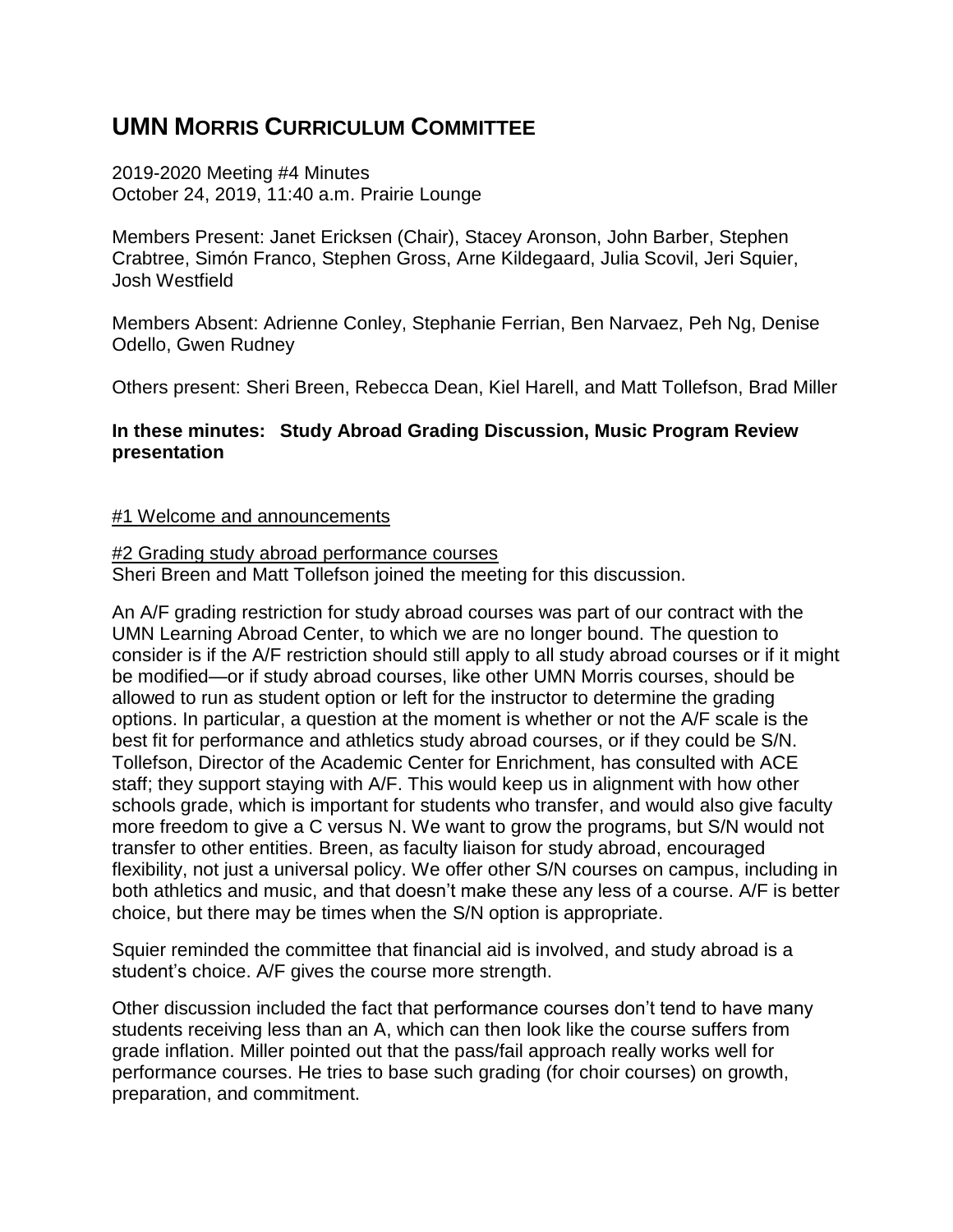Scovil expressed that she likes giving an option to the professor – they know best what the expectations could be. Kildegaaard agreed. One of this year's study abroad course proposals is for a program that will actively recruit students from another institution. If the course were S/N, would credits transfer?

Ericksen drew a parallel with how we grade on campus. She suggested that if the program is offered for one credit or less, instructors could have the option of grading but must work with ACE office before a final determination is made, and the ACE office has the final say (in consultation with this committee and/or the VCAA/dean).

Harell shared that international student teaching is S/N. If a student from another school goes through our program and needs A/F, there is another course they register for. This might be an option for other study abroad courses as well.

Miller expressed that not going through the ACE office would be beneficial in some ways for his program. It adds another layer and more expense. He feels that even losing the credit would not keep students from going. ACE offers, however, the protection that all policies are followed and safety pieces are in place. Credit allows for financial aid to be applied.

Currently, study abroad courses are A/F, although exceptions are possible. With advice from ACE and Breen's role, the Curriculum Committee has to approve these anyway. Requiring A/F may put a burden on the professor to create a more academically rigorous trip. Once precedent is set, a similarly structured course could/should follow it.

Music 1360 – concert choir tour –  $S/N$  – already on the books. Is Miller's trip registering as a new course or using MUS 1360? Ericksen would rather have them be specific courses. Squier will remember to remove MUS 1360.

Proposal: study abroad courses' default grading is A/F, but exceptions are possible if agreed upon by ACE office and faculty coordinator (not just at instructor discretion). Being in line with "best practice" is beneficial to keep us consistent with other colleges.

Franco moved to create an administrative procedure that default is A/F, but exceptions can be made by the Curriculum Committee in consultation with ACE Office and Study Abroad Coordinator, Kildegaard seconded. Vote: 8-0-1

#### **#3 Approval of Minutes**

MOTION (Franco, Scovil) made to approve the minutes from Meeting #3 on October 10, 2019. VOTE: Motion passed 8-0-0.

#### #4 Academic Program Review: Music

Wes Flinn and Denise Odello were presenting a conference about the Music discipline curriculum and were unable to be present. Brad Miller attended to present on behalf of the discipline.

Strengths: Good understanding of place, new curriculum (2017) is less euro-centric. Old model is still being used at other colleges. Students are pushed to think about larger ideas, something often not reached until graduate school at other locations. New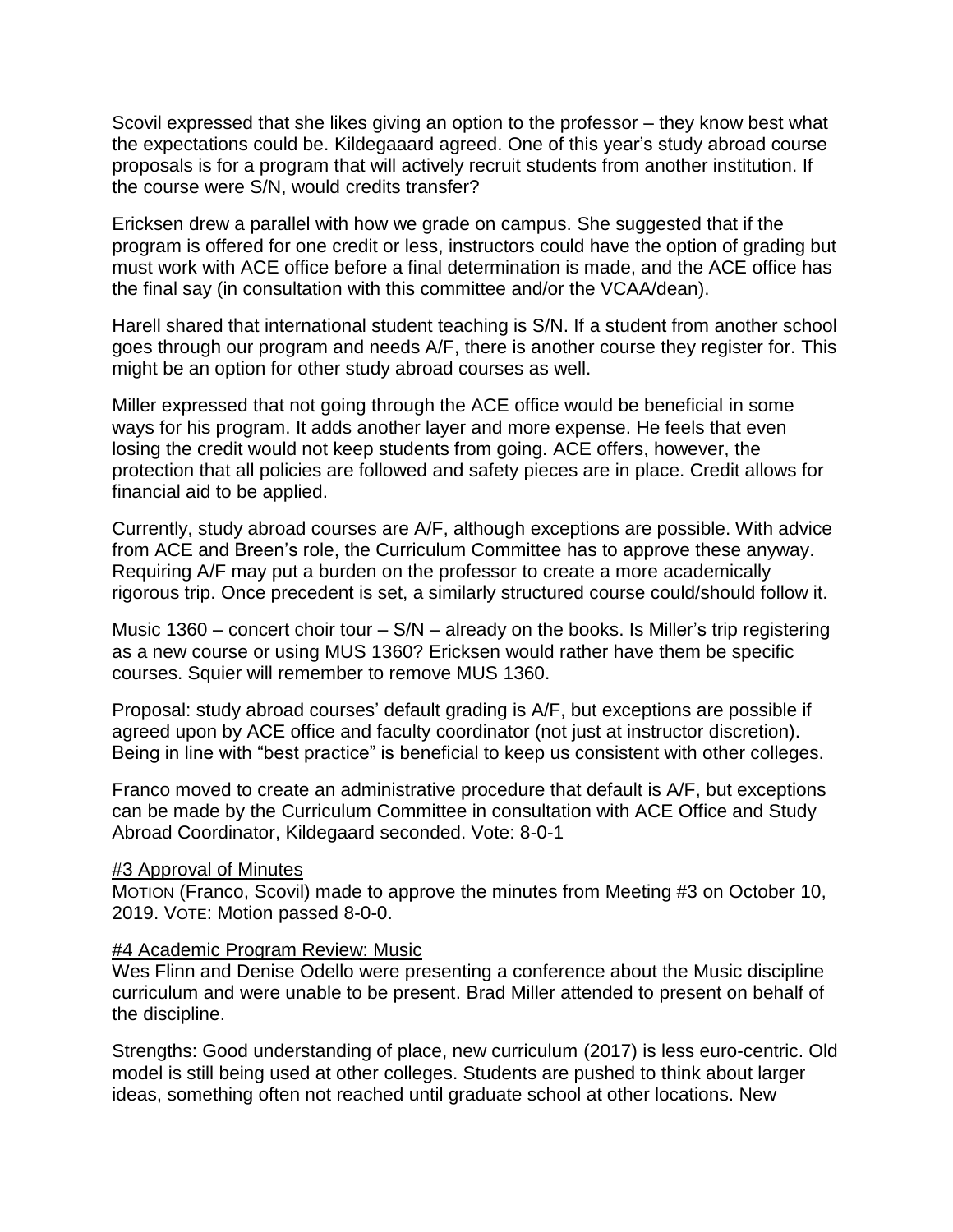curriculum has increased sense of cohort (sequence of courses) – students bonding with shared classes. Non-music majors are taking 2xxx, 3xxx courses for GenEd now that prerequisites have been removed. Faculty are strong in creative works and have received external recognition and awards. Jon Campbell has sought and received funding from outside sources for jazz program. Music major students have one-on-one contact with professors for 7 semesters (also available to non-majors). Recruiting efforts are strong, but unsupported directly (not officially part of faculty load). Faculty put on workshops which bring in over 750 high school musicians each year. They also interact with alumni – especially those teaching in local schools.

Challenges: Recruiting high-level students is intensely competitive. Private colleges offer scholarships and draw the best-prepared students, while in general, Morris students are not as well prepared for the major experience. They may not have had private lessons at all, for instance, and in general Morris students come with a large variety of preparedness. The program's foundational courses have helped greatly. Ensemble groups have trouble with rehearsals because of scheduling. If retention is increased by participation in large groups, making participation easier could help support that effort. Faculty are accommodating, but that doesn't help in the big picture.

Lesson instructors can be difficult to find; having mileage covered is key.

Miller was asked in the Music discipline is tracking retention with cohort model. He replied that they are only three years in, but could start doing that, which could be helpful for retention discussions. The current cohort has 13 students, both majors and minors. Last year the cohort was 24, although that group is now down to 15. Between 10-20 in each year is so far average. Franco cautioned that the percentages of retention will be skewed by the small n.

Faculty get along and have the best interest of students at heart. Instructors meet every other week and discuss student/program issues and progress. Graduating 10-12 vs. 3 has a huge impact on the program and for the students in it.

Another question: how do they incorporate in new transfer students or after first year? Miller replied that students can enter the program in their second year and still complete a degree in four years (total).

Discussion of the course conflict issue: ensemble practice time has changed over the years because of course conflicts. Could 4-7pm primarily be reserved for sports/ensemble/etc.? There would be challenges to doing so, but it is well worth further discussion. Franco commented that retention is supported in studies with extracurricular involvement, so making participation more accessible to students is important.

Committee members agreed in general that the recruiting efforts of Music faculty should be more visible in their evaluations and on campus, but how to do so will have to be pursued first within the Division of the Humanities.